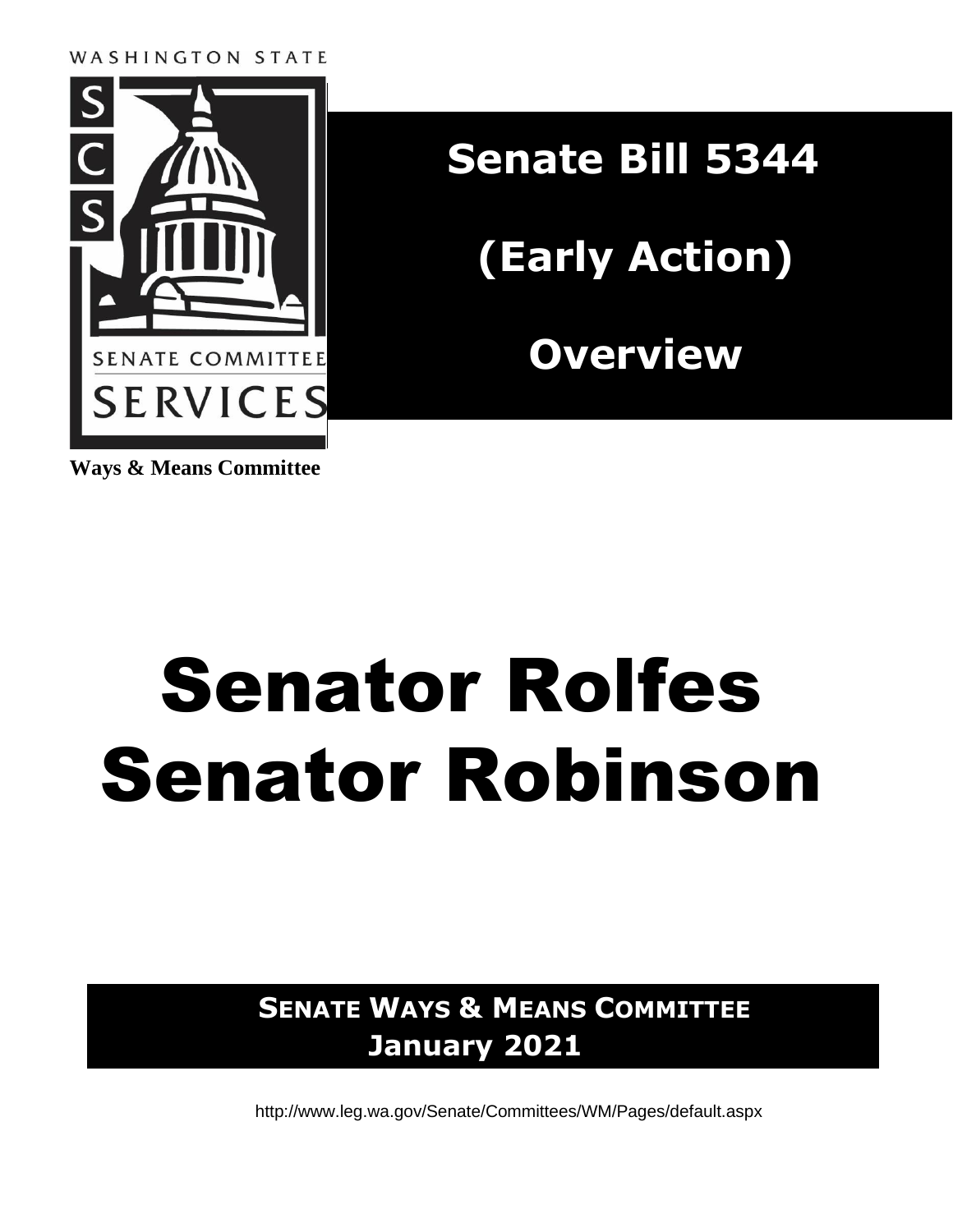## **Context**

On December 27, 2020, the fifth federal coronavirus (COVID-19) relief bill was enacted.<sup>1</sup> This new relief package provides approximately \$900 billion in federal aid and assistance nationwide. For some aid programs, the relief money is provided directly to individuals, businesses, and other organizations. For other aid programs, the states must allocate the relief money.

The bill also provided a one-year extension for state and local governments to spend the Coronavirus Relief Fund (CRF). The CRF was part of the third federal COVID-19 relief bill known as the CARES Act.<sup>2</sup> CRF funds can be used by state and local government for necessary expenses incurred due to the public health emergency COVID-19.<sup>3</sup>

In Washington, federal funding is allocated to state agencies through the budget and appropriation process, which typically concludes at the end of April.<sup>4</sup> SB 5344 and SB 5343 would provide authority to spend funds from the fifth federal COVID-19 relief bill and CRF immediately upon enactment.

#### **Summary**

SB 5344 allocates \$2.1 billion from the December federal COVID-19 relief bill, CRF, and Medicaid for: public schools, public health, health care, business assistance, rental assistance, childcare, and assistance to individuals and families. Most of the federal relief funds are subject to federal restrictions in addition to legislative priorities for spending expressed in the bill. CRF is more flexible and can be used to fund a broad range of activities, not subject to state constitutional restrictions. The programs and activities in this legislation are discussed in more detail in the pages that follow.

SB 5343 revises the fund source for COVID-19 related temporary rate increases for long-term care and developmental disability providers paid in calendar year 2020. The rate increases were paid with CRF. This bill would use \$164 million of the Budget Stabilization Account (Rainy Day Fund) and \$239 million of federal Medicaid matching funds for these expenses. This revision is possible due to the extension in CRF spending provided in the December federal COVID-19 relief bill and has the effect of restoring \$403 million in available CRF funds for other allowable uses.

<sup>&</sup>lt;sup>1</sup> Public Law 116-260

<sup>2</sup> Public Law 116-136. Washington received \$2.9B, of which \$2.1B went to the state and the remainder to King, Pierce, Snohomish, Spokane Counties, and the City of Seattle.

<sup>3</sup> Restrictions, terms, and conditions for the CRF can be found here: [https://home.treasury.gov/policy](https://home.treasury.gov/policy-issues/cares/state-and-local-governments)[issues/cares/state-and-local-governments](https://home.treasury.gov/policy-issues/cares/state-and-local-governments)

<sup>4</sup> In odd years. Even years passage is usually in March.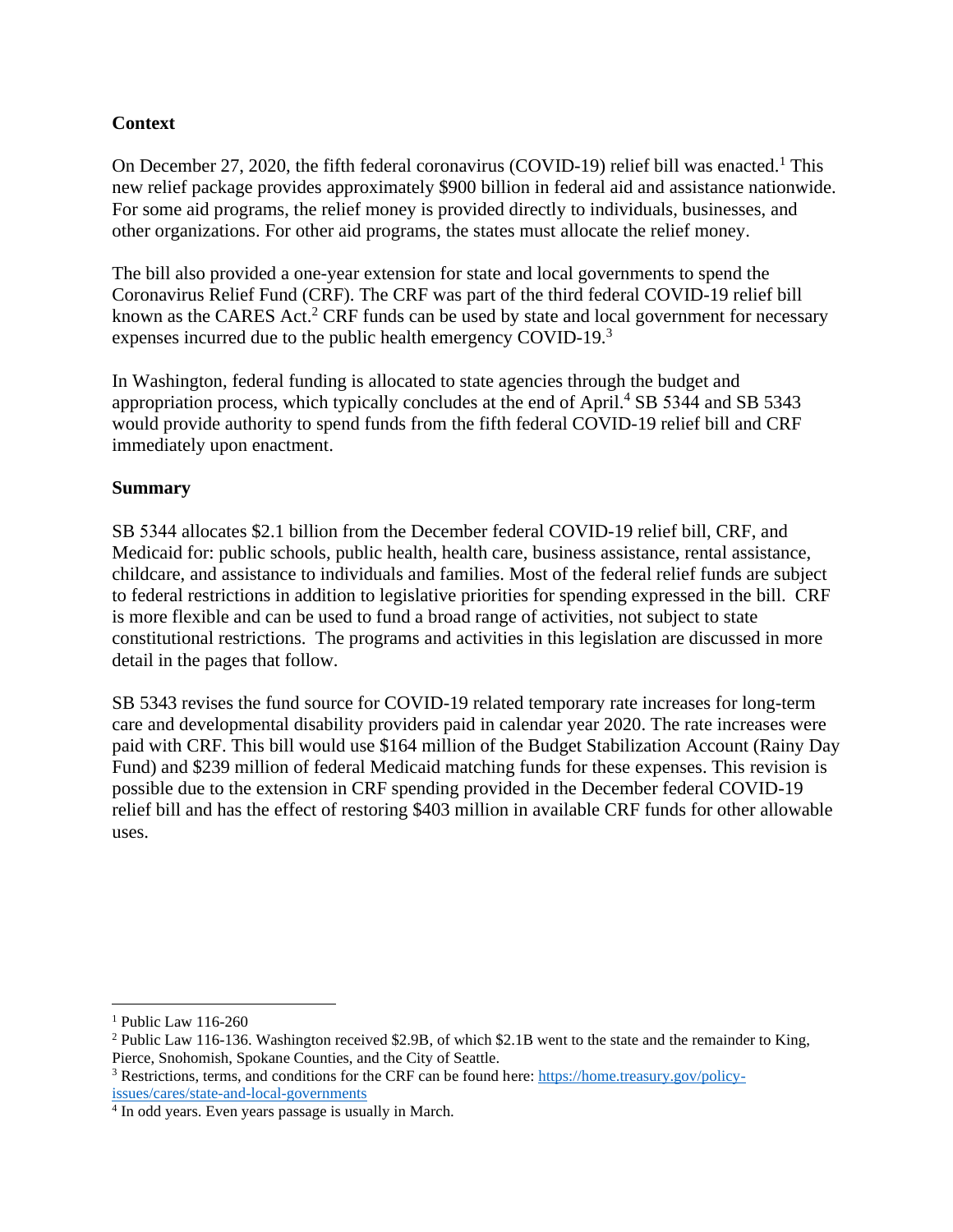#### **Increases**

#### K-12 Education

**K-12 Public Schools** - \$668 million

SB 5344 provides funding to assist schools with re-opening, address learning loss, and respond to unanticipated expenditures associated with COVID-19.

#### **Non-Public Schools** - \$46 million

SB 5344 provides federal funding to non-public schools to provide emergency assistance in response to COVID-19.

#### Public Health

#### **COVID-19 Public Health Response** - \$618 million.

SB 5344 provides funding for the newly created COVID-19 Public Health Response Account. The Department of Health will use the account to respond to the pandemic, including preparing for and deploying the COVID-19 vaccine, testing, and contract tracing.

#### Health Care

#### **Provider Rates** - \$70 million

SB 5344 provides funding to extend the COVID-19 rate enhancements offered to contracted long-term care and developmental disabilities providers in January-March 2021 through April-June 2021, in combination with state funds in the Department of Social & Health Services' base budget.

#### **Uninsured & Underinsured COVID Care** - \$6 million

SB 5344 provides funding for grants for rural health centers, federally qualified health centers, and free clinics to provide health care services for uninsured and underinsured patients, regardless of immigration status, for the treatment of any health condition that is further complicated by the past or present treatment of the illness caused by COVID-19.

#### Business Assistance

#### **Business Assistance Grants** - \$240 million

SB 5344 provides funding for grants to assist small businesses who have been impacted by the COVID-19 pandemic. \$120 million of these amounts will provide assistance for maintaining operation, and \$120 million will provide assistance for businesses to reopen.

#### Rental Assistance

#### **Rental and Housing Assistance** - \$365 million

SB 5344 provides funding for rental and utility assistance for low-income households who are unable to pay rent due to the COVID-19 pandemic. Funding is also provided for foreclosure assistance and other services related to housing stability.

#### Child Care Assistance

**Child Care Provider Supports** - \$50 million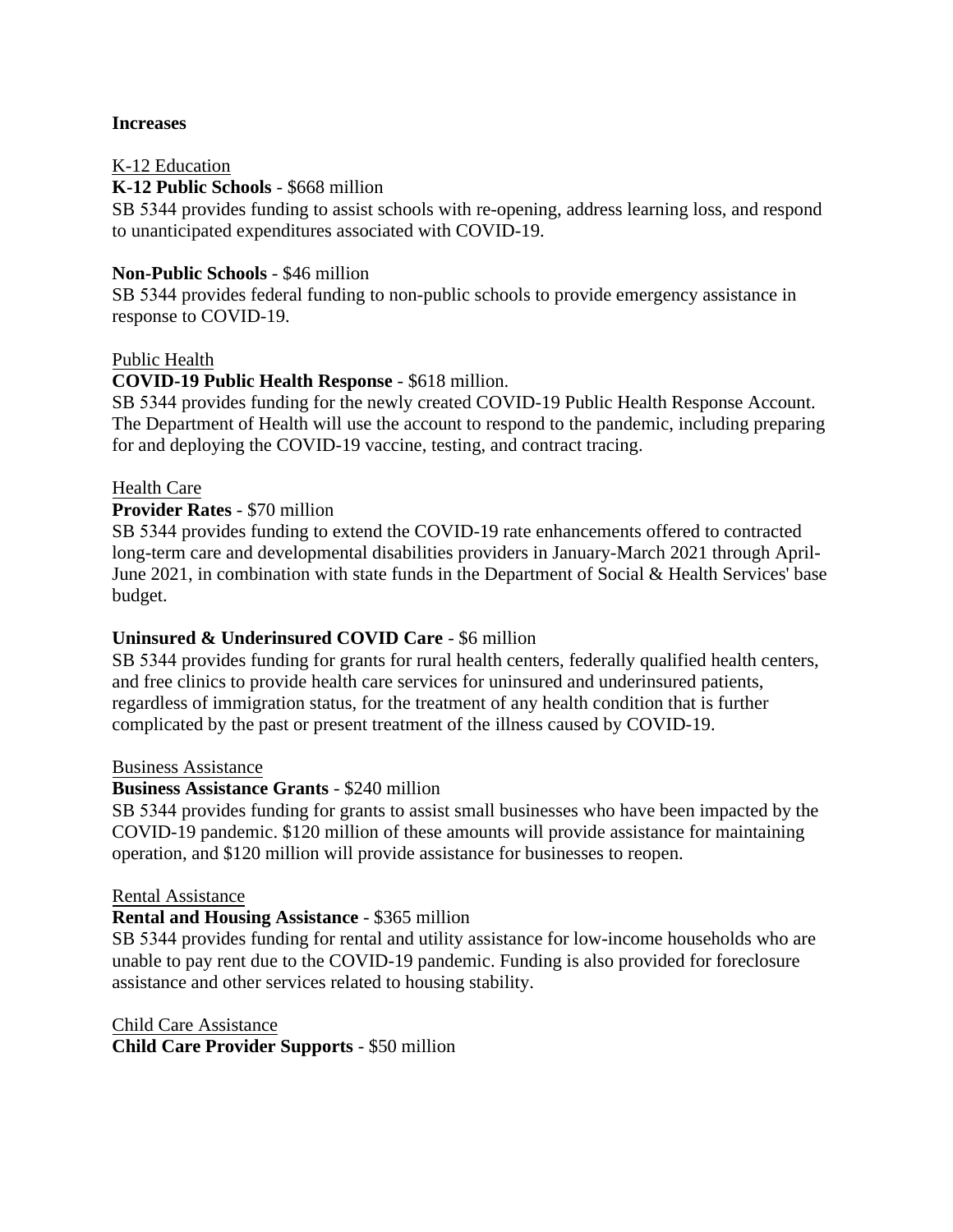SB 5344 provides funding for grants to subsidy and non-subsidy childcare providers; incentives for providers to accept new subsidized slots; incentives for family, friends, and neighbor providers; and an adjustment to the school-age childcare provider rate through April 2021.

## Assistance to Individuals and Families

#### **Immigrant Relief Fund** - \$65 million

SB 5344 provides funding for the Economic Services Agency to continue to provide grants to qualifying applicants who meet certain criteria, including ineligibility for federal stimulus benefits or regular unemployment benefits due to their immigration status.

#### **Food Assistance -** \$26 million

SB 5344 provides funding to the Washington Department of Agriculture to support food assistance programs. The authorization of federal coronavirus relief funding helps hunger relief organizations provide food security to the public.

#### **Food Assistance Program** - \$5 million

SB 5344 provides funding for the Economic Services Administration within the Department of Social & Health Services to increase Food Assistance Program benefits to maintain parity with benefits provided under the Supplemental Nutrition Assistance Program for January through March 2021.

#### **Disaster Cash Assistance Program** - \$12 million

SB 5344 provides funding for Economic Services Agency to provide one-time cash benefits to qualifying individuals and families without children, pending passage of HB 1151 by April 1, 2021.

#### **Temporary Assistance for Needy Families -** \$9 million

SB 5344 provides funding for the increased caseload to the TANF program as a result of the suspension of both the 60-month lifetime time limit and sanctions for nonparticipation in WorkFirst activities.

#### **Undocumented Student Relief Grants** - \$5 million

SB 5344 provides funding for relief grants for eligible undocumented students enrolled in institutions of higher education in academic year 2020-21.